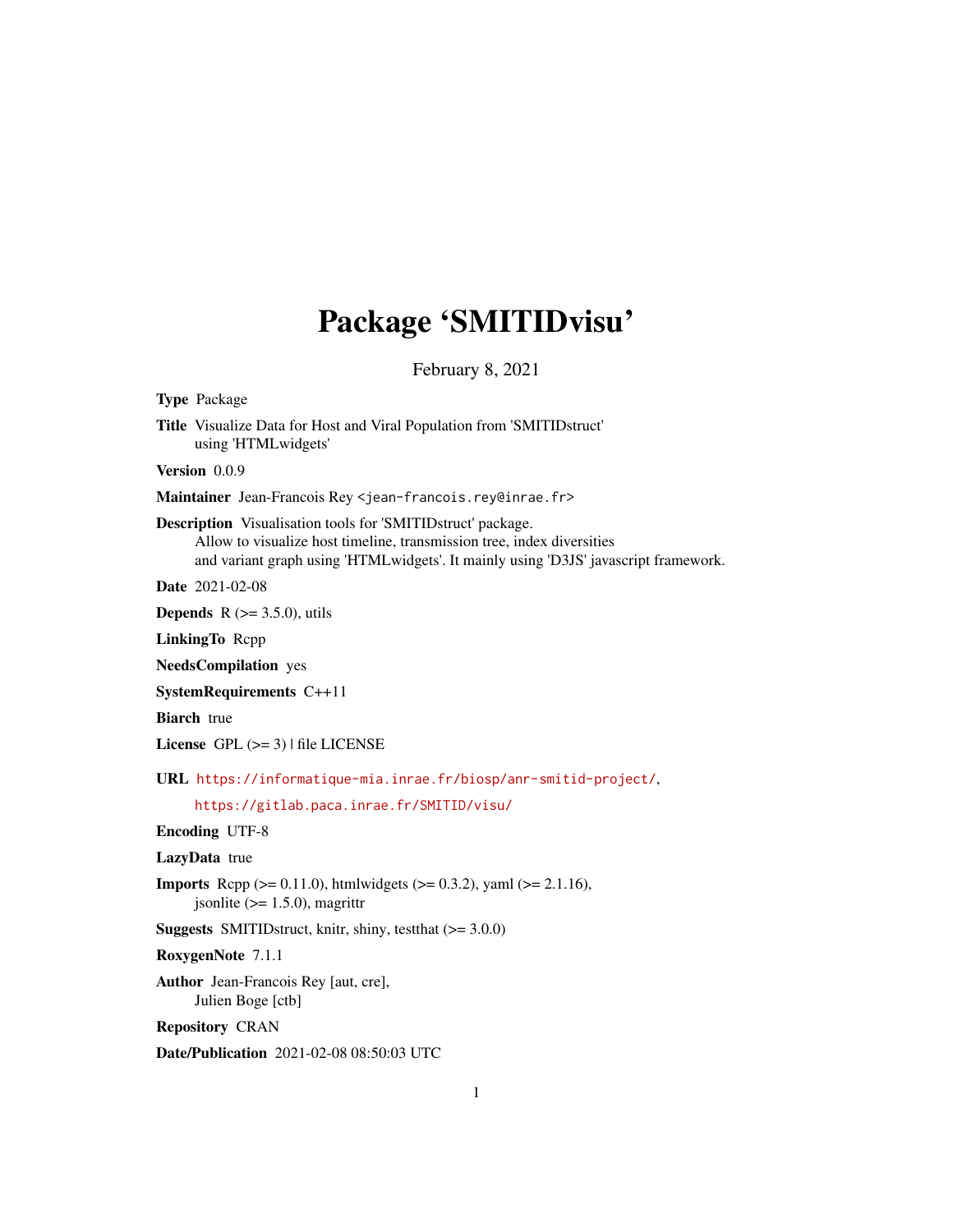## <span id="page-1-0"></span>R topics documented:

|          | $\overline{2}$           |
|----------|--------------------------|
|          | 3                        |
|          | $\overline{\mathcal{A}}$ |
|          | $\overline{4}$           |
|          | 5                        |
| maptt    | 5                        |
|          | $\overline{7}$           |
|          | 8                        |
|          | 9                        |
|          | 9                        |
|          | 10                       |
|          | 11                       |
|          | 11                       |
|          | 12                       |
|          | 13                       |
|          | 13                       |
|          | 14                       |
|          | 14                       |
|          | 15                       |
|          | 16                       |
|          | 16                       |
|          | 17                       |
|          | 18                       |
|          | 19                       |
| tt.nodes | 19                       |
|          | 20                       |
|          | 21                       |
|          | 21                       |
|          |                          |

#### **Index** [23](#page-22-0)

SMITIDvisu-package *Visualize Data for Host and Viral Population from SMITIDstruct using HTMLwidgets*

#### Description

Visualisation tools for SMITIDstruct package. Allow to visualize host timeline, transmission tree, index diversities and variant graph using HTMLwidgets. It mainly using D3JS, noUiSlider and FileSaver javascript libraries.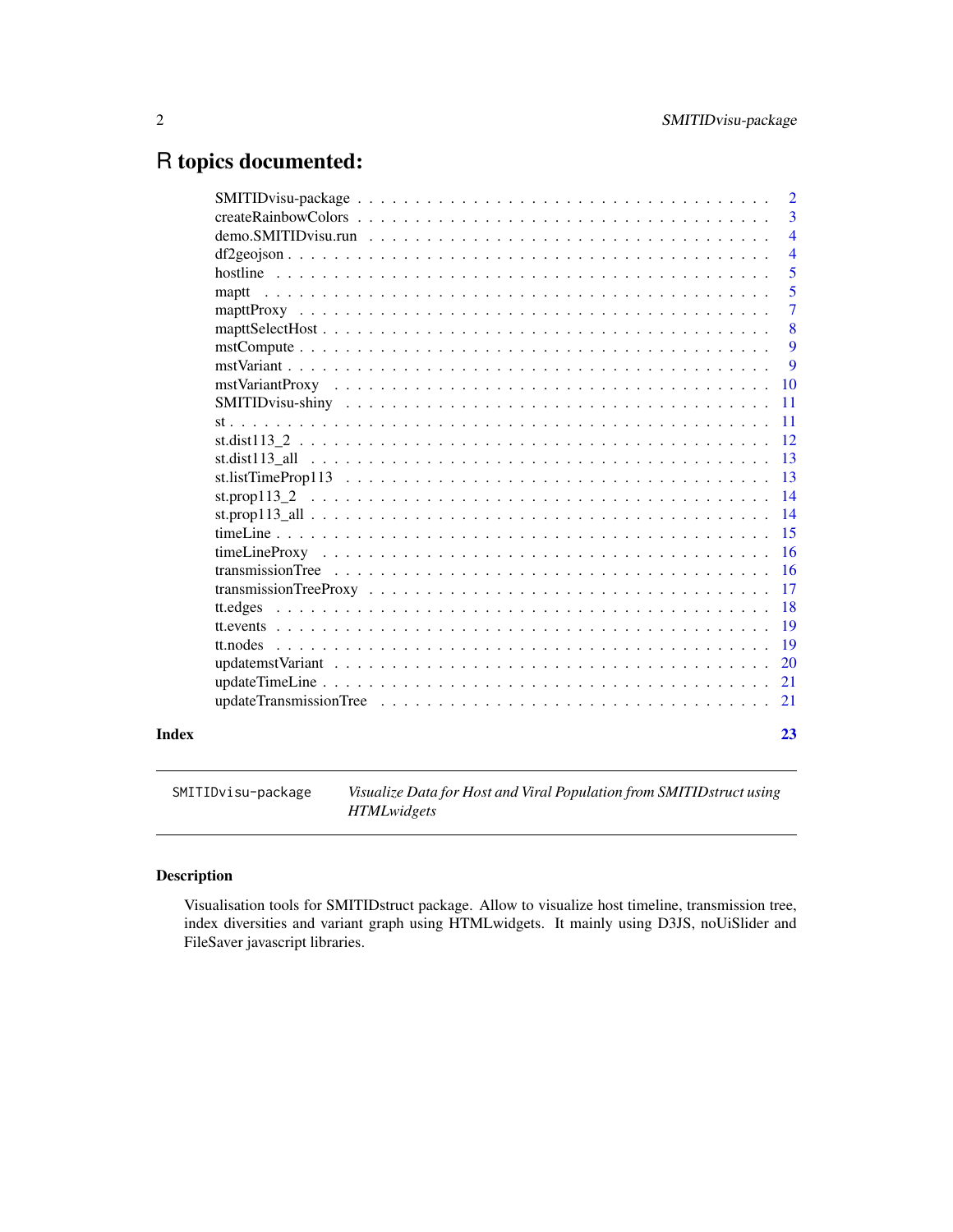#### <span id="page-2-0"></span>Details

| Package: | SMITIDvisu |
|----------|------------|
| Type:    | Package    |
| Version: | 0.0.9      |
| Date:    | 2021-02-08 |
| License: | $GPL (=3)$ |

#### Author(s)

Jean-Francois Rey <jean-francois.rey@inrae.fr>

Julien Boge <julien.boge.u@gmail.com>

#### Examples

```
## Not run:
library(SMITIDvisu)
 demo.SMITIDvisu.run()
```
## End(Not run)

createRainbowColors *createRainbowColors Create a list of colors for each value v*

### Description

createRainbowColors Create a list of colors for each value v

#### Usage

```
createRainbowColors(v)
```
#### Arguments

v a vector of characters

#### Value

a list of value=color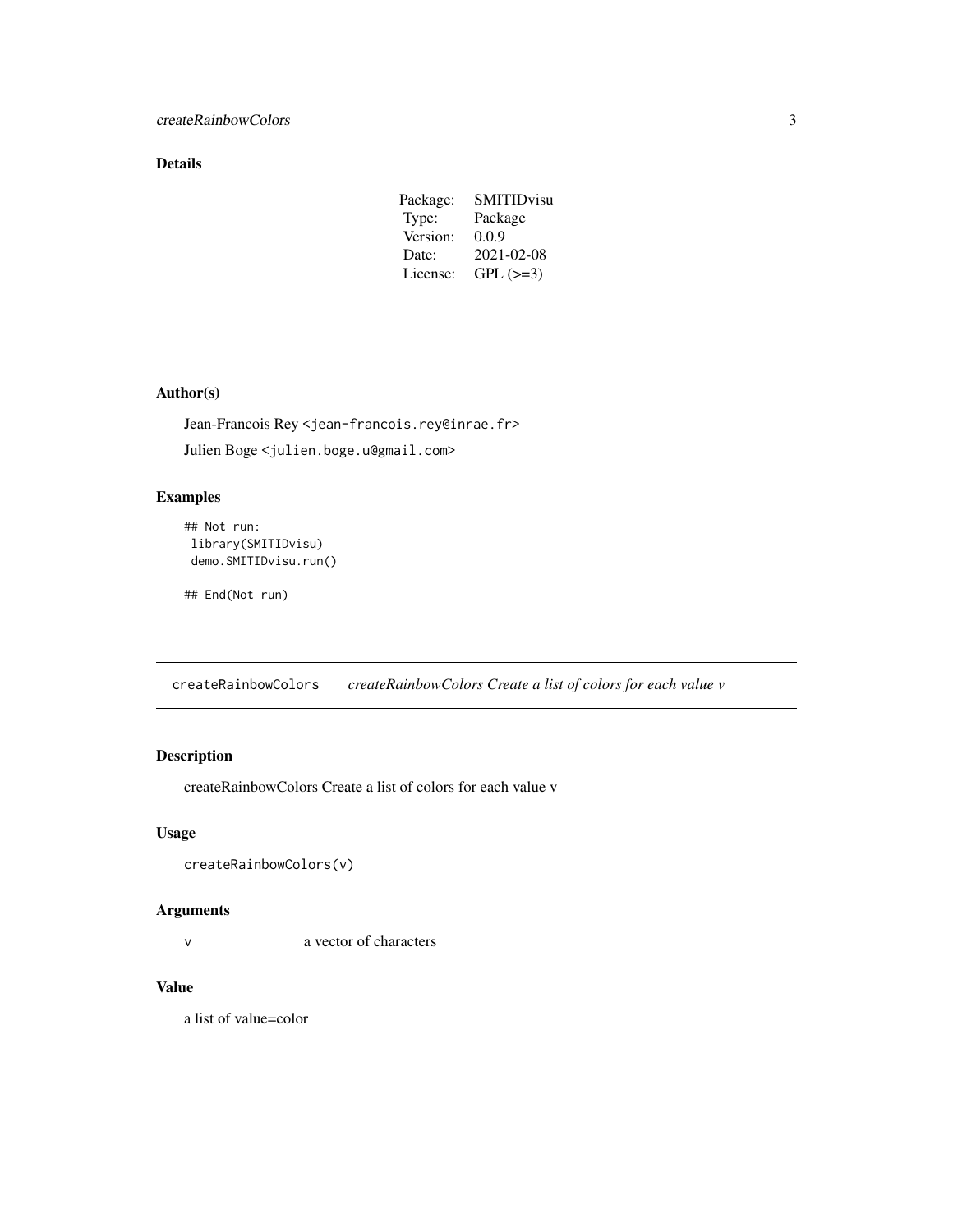<span id="page-3-0"></span>demo.SMITIDvisu.run *demo.SMITIDvisu.run*

#### Description

run a demo to visualize data

#### Usage

demo.SMITIDvisu.run()

df2geojson *df2geojson*

#### Description

Transform a data frame into a string formatted in GeoJSON

#### Usage

```
df2geojson(df, multipleValuesByTime = c())
```
#### Arguments

df Data frame to convert in GeoJSON. It must contain at least columns 'id', 'time', 'X' and 'Y'. Additionnal columns will be added as features' properties.

multipleValuesByTime

Vector of strings indicating the df columns names which can contain several values by time.

#### Value

a geojson string

```
library(SMITIDvisu)
data(transmissiontree)
geojson <- df2geojson(tt.events, multipleValuesByTime = c('infectedby', 'probabilities'))
```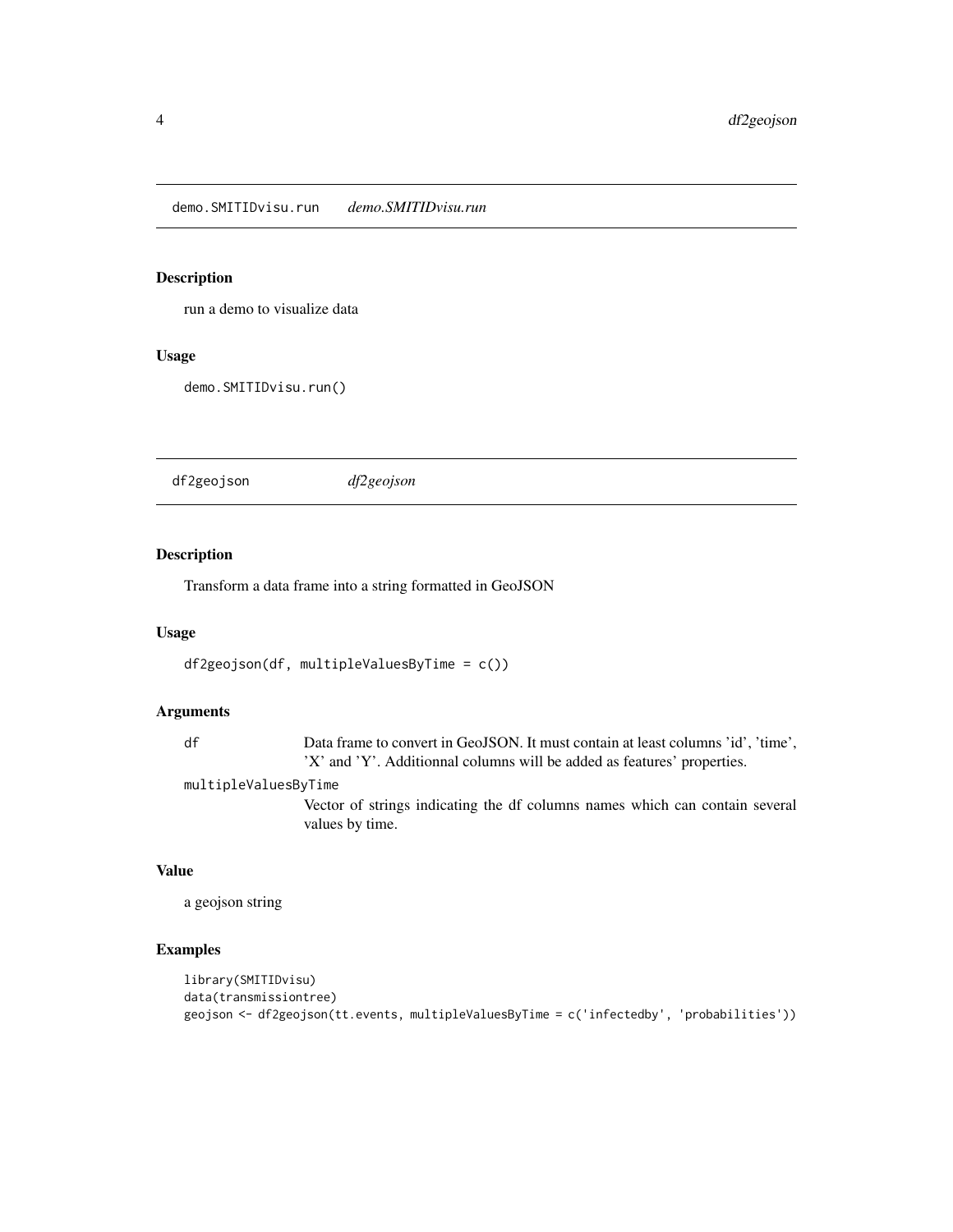<span id="page-4-0"></span>

kind of host time line

#### Usage

data("hostline")

#### Format

A data frame with 8 observations on the following 5 variables.

level a character vector

label a character vector

ID a character vector

timestart a character vector

timeend a character vector

#### Examples

data(hostline) print(hostline)

<span id="page-4-1"></span>maptt *maptt*

#### Description

Display a Transmission Tree over a map.

#### Usage

```
maptt(
 data,
 multipleValuesByTime = c(),
 circleRadius = 6,
  defaultNodeColor = "steelblue",
 nodeColorByState = list(),
 moveEdgeColor = "steelblue",
 color1 = "green",
  color2 = "red",nbColors = 10,
```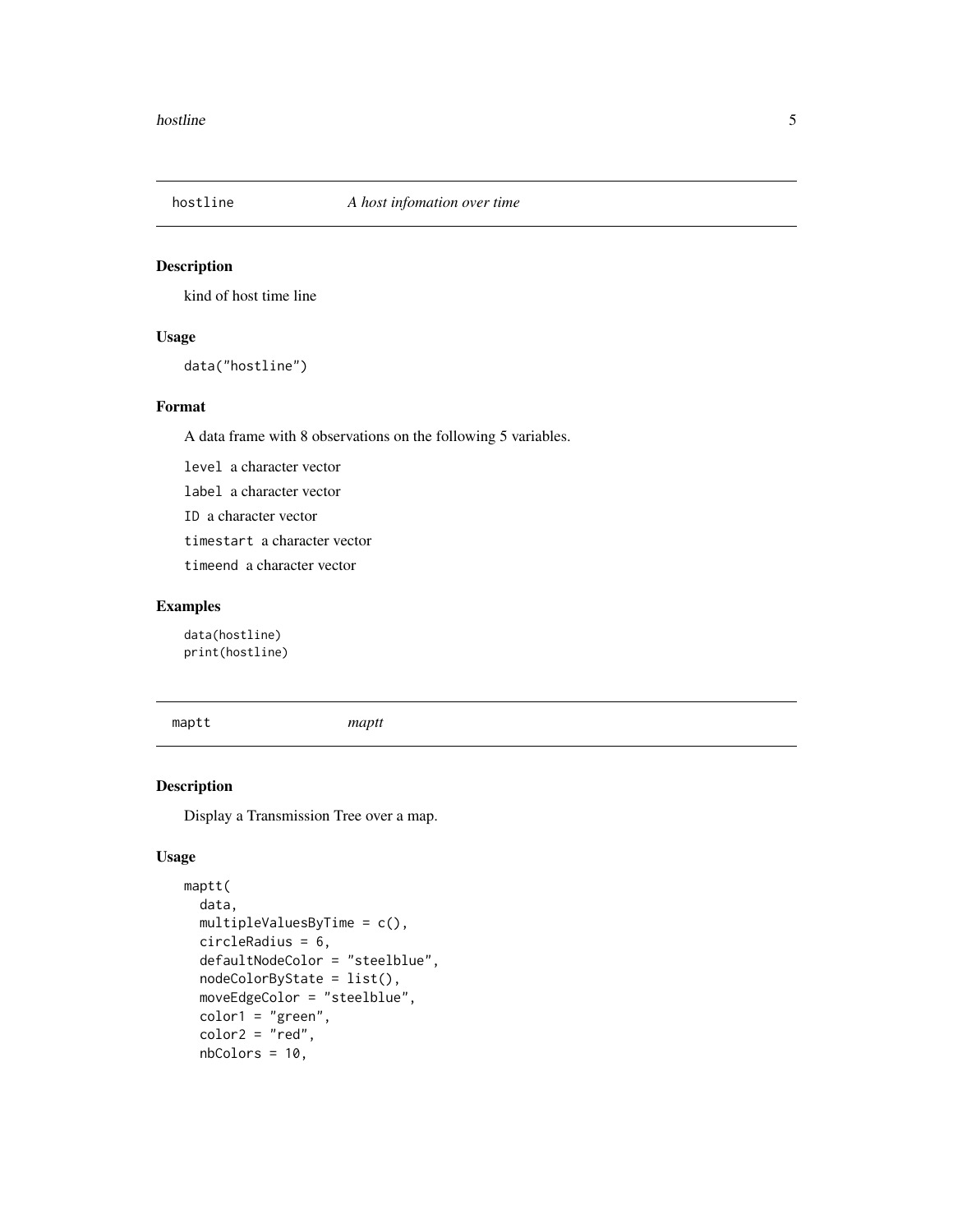6 mapt to the control of the control of the control of the control of the control of the control of the control of the control of the control of the control of the control of the control of the control of the control of th

```
minWeight = 0,
 maxWeight = 1,weight1 = 0,
 weight2 = 1,
 autoFocus = TRUE,
 keepOldFeatures = TRUE,
 optionsControl = TRUE,
 gradientControl = TRUE,
 legend = TRUE,
 width = NULL,
 height = NULL,
 elementId = NULL)
```
#### Arguments

| data                 | Either a data frame that will be converted to a GeoJSON collection, or a string<br>describing a valid GeoJSON collection. The data frame must contain at least<br>columns 'id', 'time', 'X' and 'Y'. It can contain columns 'infectedby', 'proba-<br>bilities'. Additionnal columns will be added as properties, but will do nothing<br>in this implementation of maptt. See the 'df2geojson' function for more infor-<br>mations.                                                                                                                                                                                          |
|----------------------|-----------------------------------------------------------------------------------------------------------------------------------------------------------------------------------------------------------------------------------------------------------------------------------------------------------------------------------------------------------------------------------------------------------------------------------------------------------------------------------------------------------------------------------------------------------------------------------------------------------------------------|
| multipleValuesByTime |                                                                                                                                                                                                                                                                                                                                                                                                                                                                                                                                                                                                                             |
|                      | Vector of strings indicating the df columns names which can contain several<br>values by time. Typically, you would use 'c('infectedby','probabilities')' if you<br>have these values.                                                                                                                                                                                                                                                                                                                                                                                                                                      |
| circleRadius         | Numeric value specifying the radius of the nodes in pixels.                                                                                                                                                                                                                                                                                                                                                                                                                                                                                                                                                                 |
| defaultNodeColor     |                                                                                                                                                                                                                                                                                                                                                                                                                                                                                                                                                                                                                             |
|                      | String indicating the default color of nodes, if their status doesn't match whith<br>any color. Colors can be specified in hex.                                                                                                                                                                                                                                                                                                                                                                                                                                                                                             |
| nodeColorByState     |                                                                                                                                                                                                                                                                                                                                                                                                                                                                                                                                                                                                                             |
|                      | List of strings, indicating the color scheme for each node state.                                                                                                                                                                                                                                                                                                                                                                                                                                                                                                                                                           |
| moveEdgeColor        | String indicating the color of the edges representing the move of a node.                                                                                                                                                                                                                                                                                                                                                                                                                                                                                                                                                   |
| color1               | String indicating the color corresponding to the minWeight value.                                                                                                                                                                                                                                                                                                                                                                                                                                                                                                                                                           |
| color2               | String indicating the color corresponding to the max Weight value.                                                                                                                                                                                                                                                                                                                                                                                                                                                                                                                                                          |
| nbColors             | Number of colors for the color scheme using a gradient between color1 and<br>color2. These colors will be used to represent the infection edges according<br>to the infection probability. If no probability is used, the edge will use color2.<br>Three intervals are created : color1 will be used for the probabilities between<br>minWeight and weight1. Colors between color1 and color2 will be used for<br>probabilities between weight1 and weight2. color2 will be used for probabilities<br>between weight2 and maxWeight. This setting can be modified directly on the<br>map if 'gradientControl' is activated. |
| minWeight            | Minimal weight.                                                                                                                                                                                                                                                                                                                                                                                                                                                                                                                                                                                                             |
| maxWeight            | Maximal weight.                                                                                                                                                                                                                                                                                                                                                                                                                                                                                                                                                                                                             |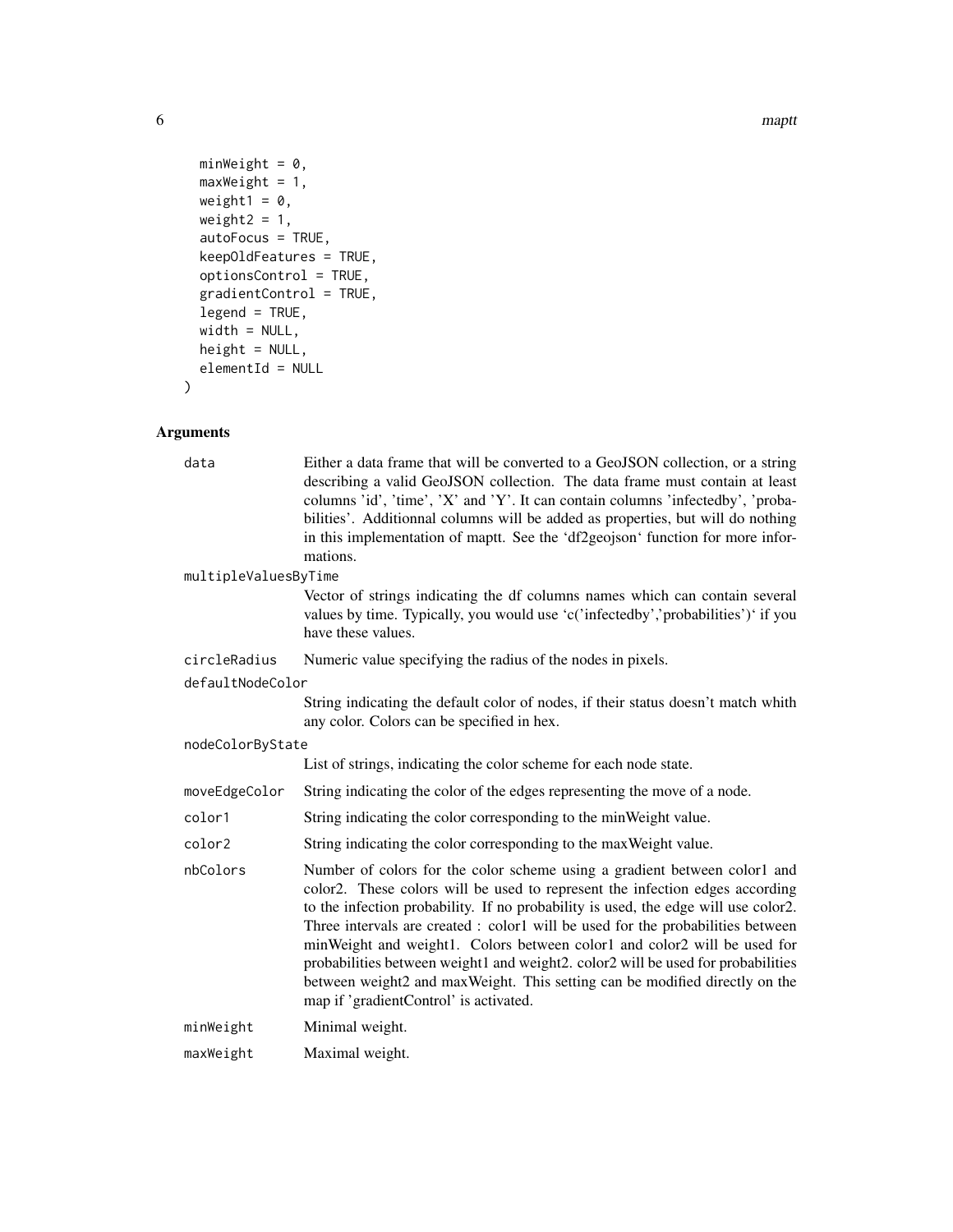#### <span id="page-6-0"></span>mapttProxy 7

| weight1         | Lowest weight for the color scheme. This setting can be modified directly on<br>the map if 'gradientControl' is activated.                                                                                                                          |
|-----------------|-----------------------------------------------------------------------------------------------------------------------------------------------------------------------------------------------------------------------------------------------------|
| weight2         | Greatest weight for the color scheme. This setting can be modified directly on<br>the map if 'gradientControl' is activated.                                                                                                                        |
| autoFocus       | Boolean indicating if the map should focus at the displayed features at each time.<br>This setting can be toggled directly on the map if 'optionsControl' is activated.                                                                             |
| keep01dFeatures |                                                                                                                                                                                                                                                     |
|                 | Boolean indicating if old features should be displayed or not. Features are con-<br>sidered "old" if their last 'time' is prior to the current time displayed. This setting<br>can be toggled directly on the map if 'optionsControl' is activated. |
|                 | options Control Boolean indicating if the options control should be displayed or not                                                                                                                                                                |
| gradientControl |                                                                                                                                                                                                                                                     |
|                 | Boolean indicating if the gradient control should be displayed or not                                                                                                                                                                               |
| legend          | Boolean indicating if the legend should be displayed or not                                                                                                                                                                                         |
| width           | Numeric width for the area in pixels.                                                                                                                                                                                                               |
| height          | Numeric hieght for the area in pixels.                                                                                                                                                                                                              |
| elementId       | The element ID where the map is displayed                                                                                                                                                                                                           |

#### Examples

```
library(SMITIDvisu)
data(transmissiontree)
maptt(tt.events, multipleValuesByTime = c('infectedby', 'probabilities'))
# In this example:
# - values lower than 20 will be yellow ;
# - values between 20 and 25 will use colors between yellow and red ;
# - values greater than 25 will be red.
maptt(tt.events,
multipleValuesByTime = c('infectedby', 'probabilities'),
color1 = 'yellow',
color2 = 'red',
nbColors = 10,
minWeight = 0,maxWeight = 30,
weight1 = 20,
weight2 = 25)
```
mapttProxy *mapttProxy*

#### Description

get mapttProxy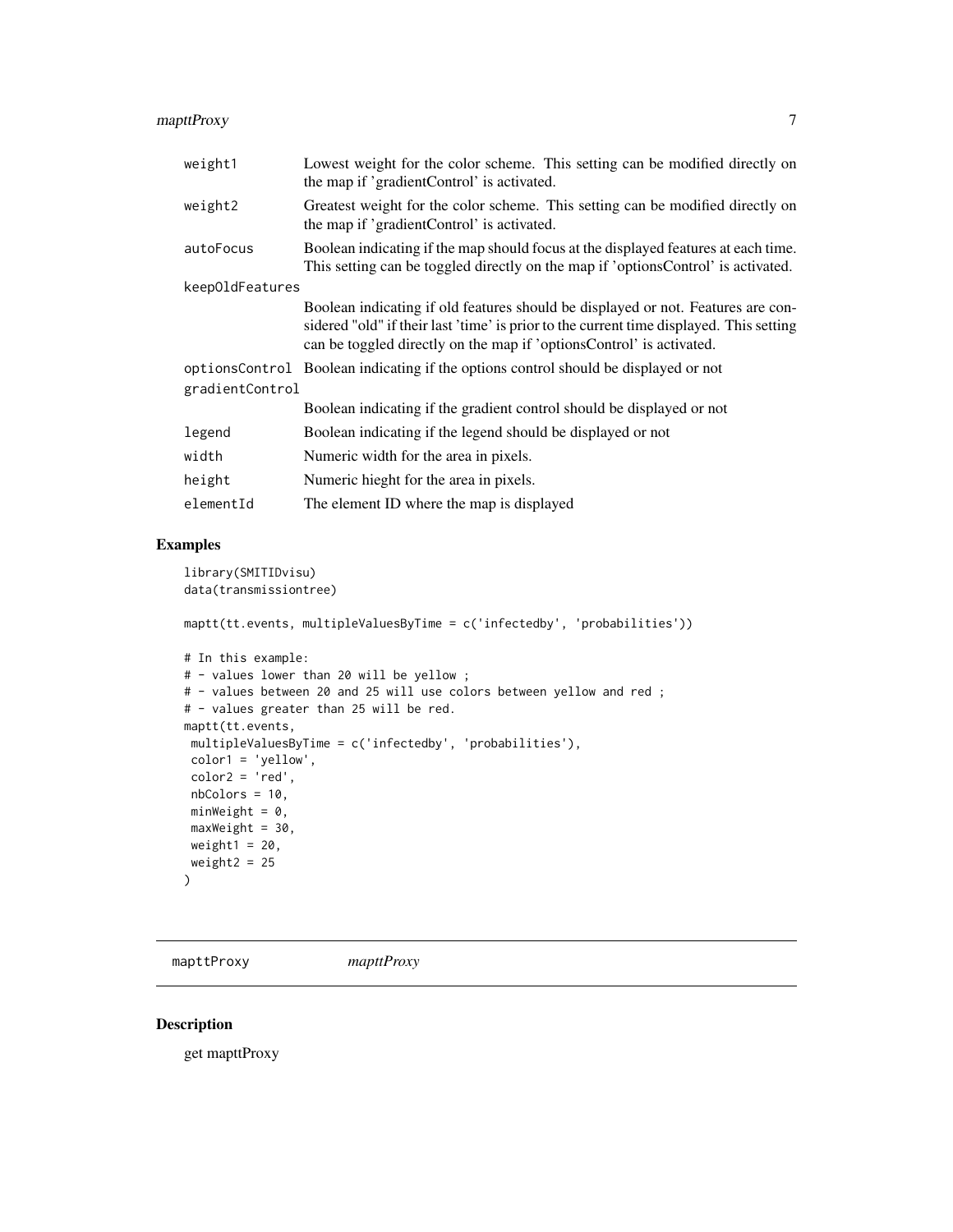#### <span id="page-7-0"></span>Usage

mapttProxy(mapttId, session = shiny::getDefaultReactiveDomain())

#### Arguments

| mapttId | widget instance identifier |
|---------|----------------------------|
| session | shiny session              |

#### Examples

```
## Not run:
library(SMITIDvisu)
## server.R
mapttProxy <- mapttProxyProxy("mapttOutput")
```
## End(Not run)

mapttSelectHost *mapttSelectHost*

#### Description

select a host on a MapTT instance

#### Usage

mapttSelectHost(mapttProxy, hostId)

#### Arguments

| mapttProxy | mapttProxy instance          |
|------------|------------------------------|
| hostId     | the id of the host to select |

#### See Also

[maptt](#page-4-1)

#### Examples

```
## Not run:
library(SMITIDvisu)
data(transmissiontree)
## server.R
mapttProxy("mapttOutput") %>% mapttSelectHost()
```
## End(Not run)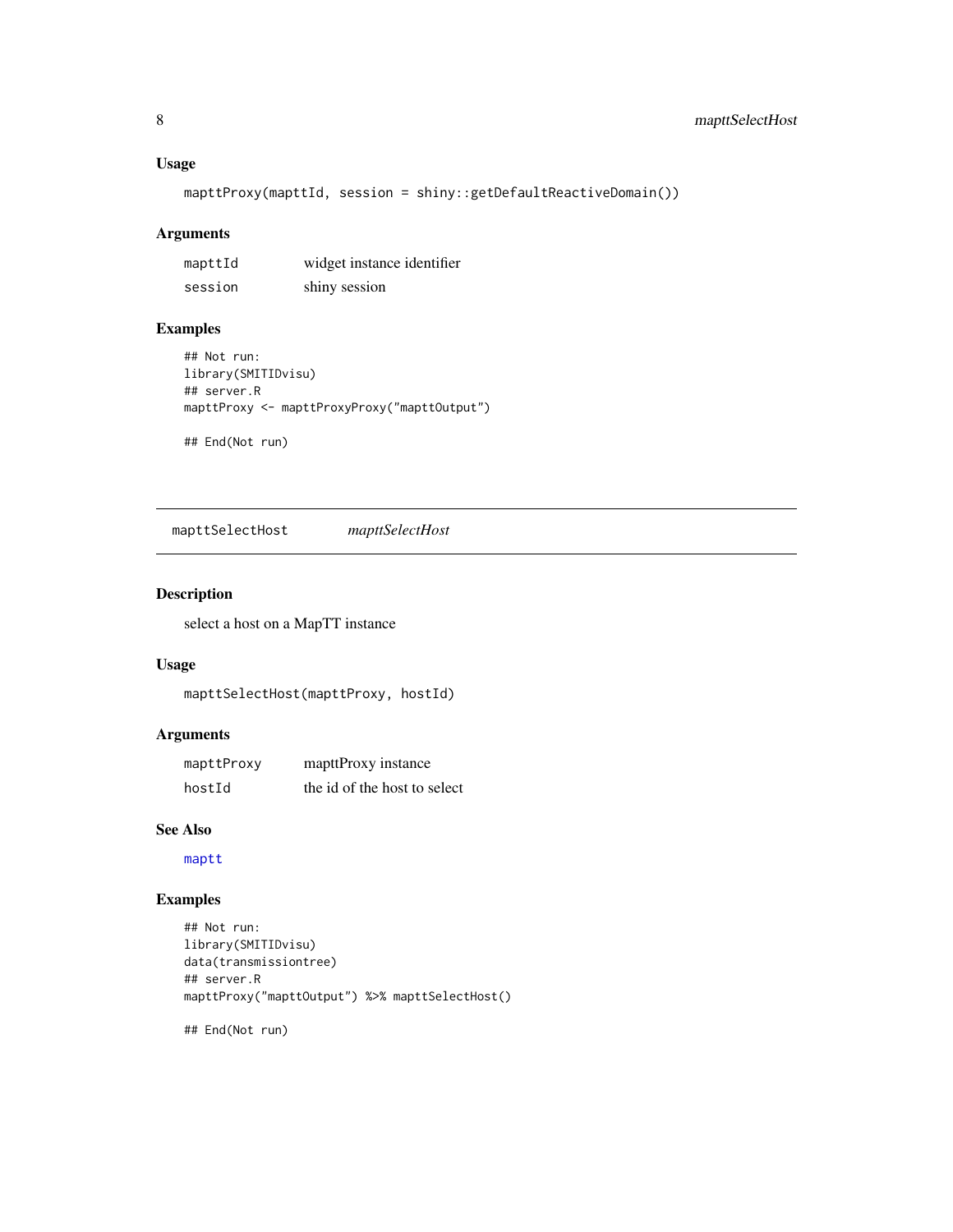<span id="page-8-0"></span>

compute the minimum spanning tree of a matrix representing edges between nodes (of a graph)

#### Usage

mstCompute(mat)

#### Arguments

mat weighted matrix representing nodes connection (edges weight)

#### Value

a matrix with 1 if nodes are linked, 0 otherwise.

<span id="page-8-1"></span>

|--|

#### Description

Draw Variants genotypes distances as a graph using Minimum Spanning Tree algorithm.

#### Usage

```
mstVariant(
 mat,
 prop,
 node.prop = NULL,
 width = NULL,height = NULL,elementId = NULL)
```
#### Arguments

| mat       | a distance matrix between sequence of variants (interger distance no floating<br>values) |
|-----------|------------------------------------------------------------------------------------------|
| prop      | a data. frame for variants sequences proportions and count (see details)                 |
| node.prop | list of variants with proportions and time (default NULL)                                |
| width     | numeric width for the area in pixels.                                                    |
| height    | numeric hieght for the area in pixels.                                                   |
| elementId | the element ID where is draw                                                             |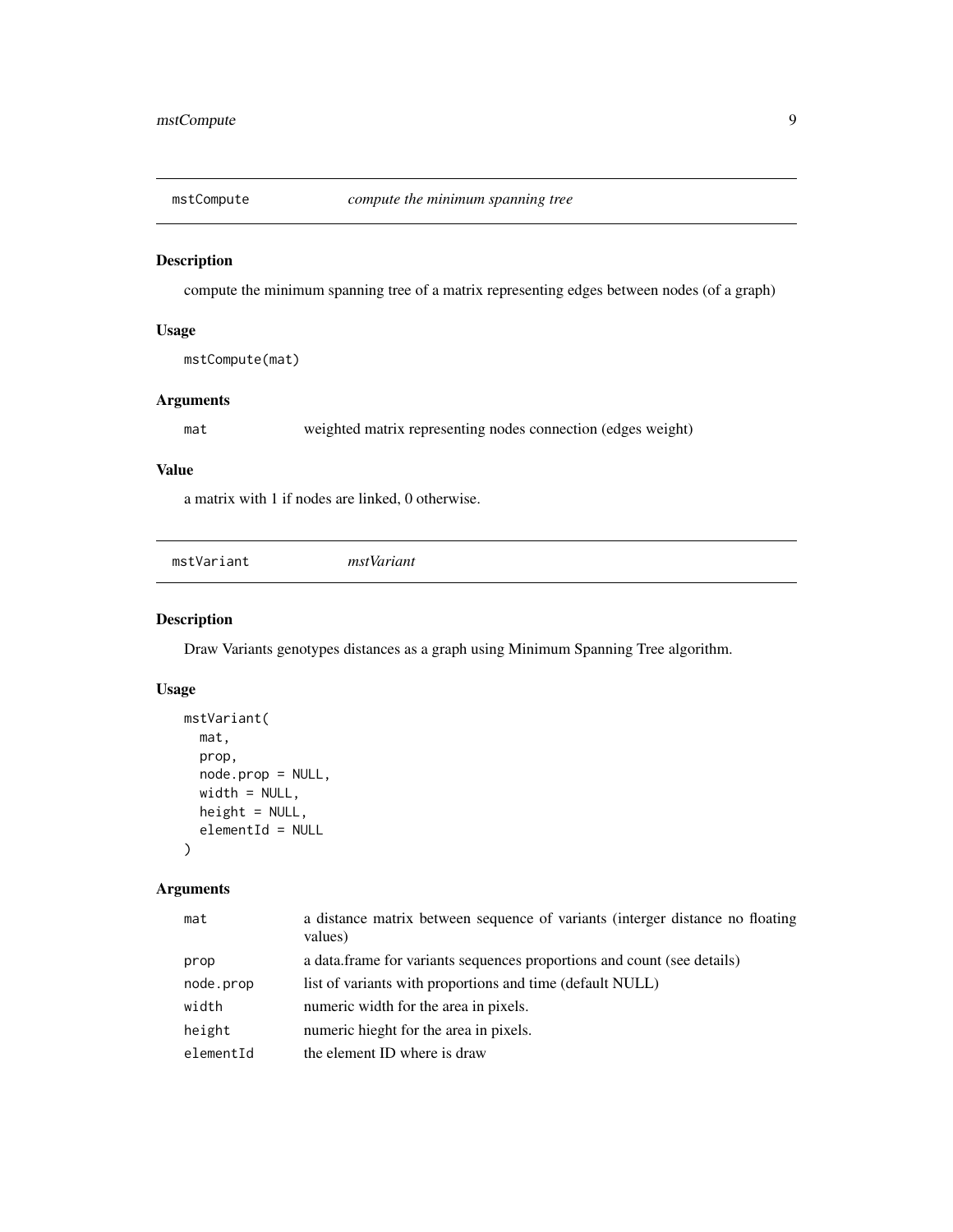#### Details

mat is a simple distance matrix with interger values, row and lines contain a unique identifier of each variant sequences. **prop** is a data.frame where each row is a variant sequence, it have to contain in columns factor "ID", "proportion" and "count". "ID" is a unique identifier matching matrix value identifier, "proportion" is the proportions of the variant sequence and "count" the number of variant sequence in a varions set. **node.prop** is a list with name that matching **mat** identifier and **prop** "ID". Each list element contains a subvector time (Julian or timestamp) and value (proportions). That allow to draw variants proportions over time.

#### Examples

```
library(SMITIDvisu)
data(st)
mstV <- mstVariant(st.dist113_all,st.prop113_all, st.listTimeProp113)
## Not run:
## export as standalone html file
htmlwidgets::saveWidget(mstV, "mstVariant.html")
browseURL("mstVariant.html")
```
## End(Not run)

mstVariantProxy *mstVariantProxy*

#### Description

get mstVariantProxy

#### Usage

```
mstVariantProxy(mstVid, session = shiny::getDefaultReactiveDomain())
```
#### **Arguments**

| mstVid  | widget instance identifier |
|---------|----------------------------|
| session | shiny session              |

```
## Not run:
library(SMITIDvisu)
## server.R
mstVariantProxy <- mstVaraintProxy("mstvariantoutput")
## End(Not run)
```
<span id="page-9-0"></span>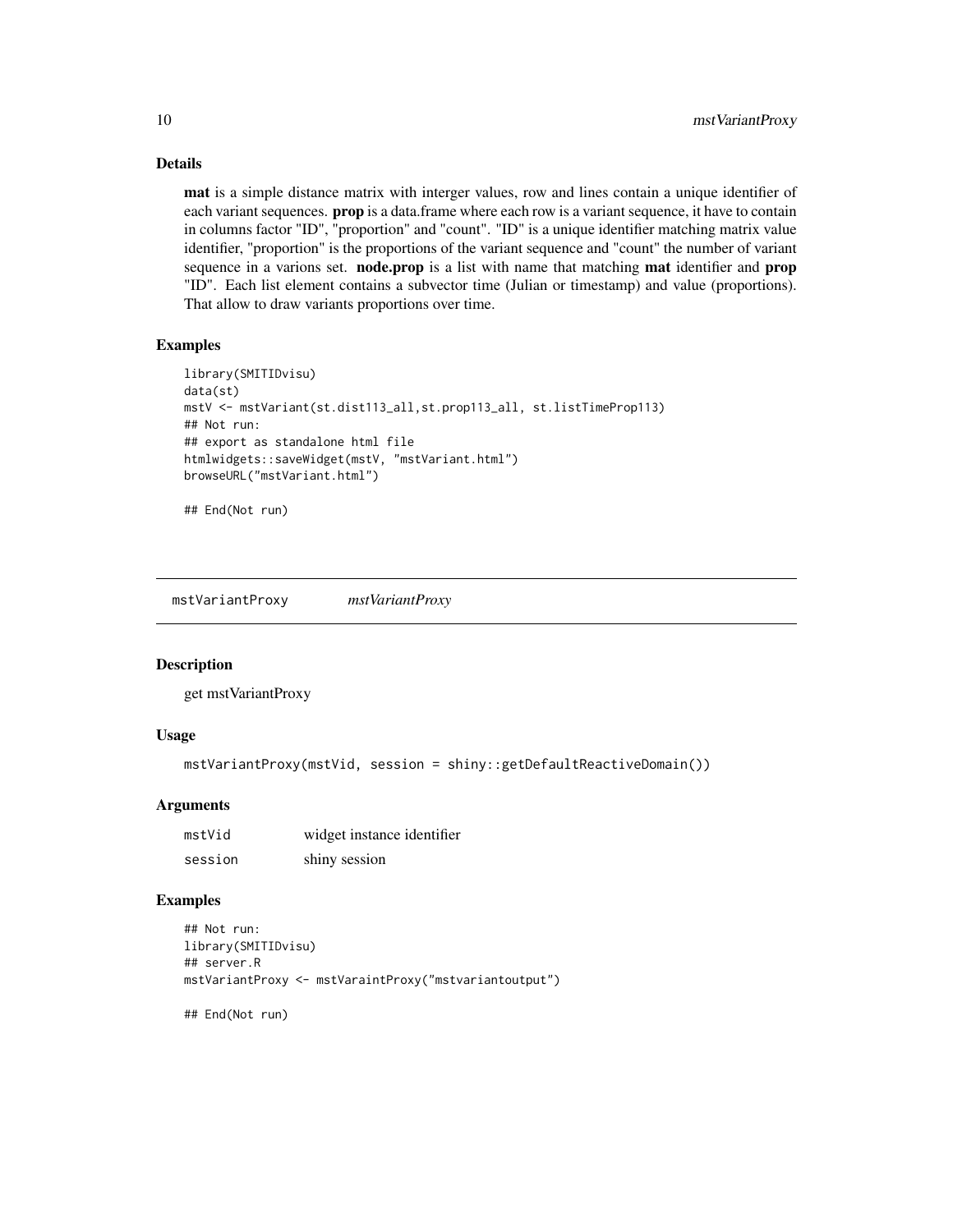<span id="page-10-0"></span>SMITIDvisu-shiny *Shiny bindings for visualisation widgets*

#### Description

Output and render functions for using visualisation widgets within Shiny applications and interactive Rmd documents.

#### Usage

```
mapttOutput(outputId, width = "100%", height = "400px")
renderMaptt(expr, env = parent.frame(), quoted = FALSE)
mstVariantOutput(outputId, width = "100%", height = "600px")
rendermstVariant(expr, env = parent.frame(), quoted = FALSE)
timeLineOutput(outputId, width = "100%", height = "400px")
renderTimeLine(expr, env = parent.frame(), quoted = FALSE)
transmissionTreeOutput(outputId, width = "100%", height = "500px")
renderTransmissionTree(expr, env = parent.frame(), quoted = FALSE)
```
#### Arguments

| outputId      | output variable to read from                                                                                                      |
|---------------|-----------------------------------------------------------------------------------------------------------------------------------|
| width, height | Must be a valid CSS unit (like "100%", "400px", "auto") or a number, which<br>will be coerced to a string and have "px" appended. |
| expr          | An expression that generates a networkD3 graph                                                                                    |
| env           | The environment in which to evaluate expr.                                                                                        |
| quoted        | Is expr a quoted expression (with $\text{quote}()$ )? This is useful if you want to save<br>an expression in a variable.          |

st *A SMITIDstruct package variable.*

#### Description

A SMITIDstruct package variable from simul-chain as a list. The list is a set of HostSet, ViralPopset and an index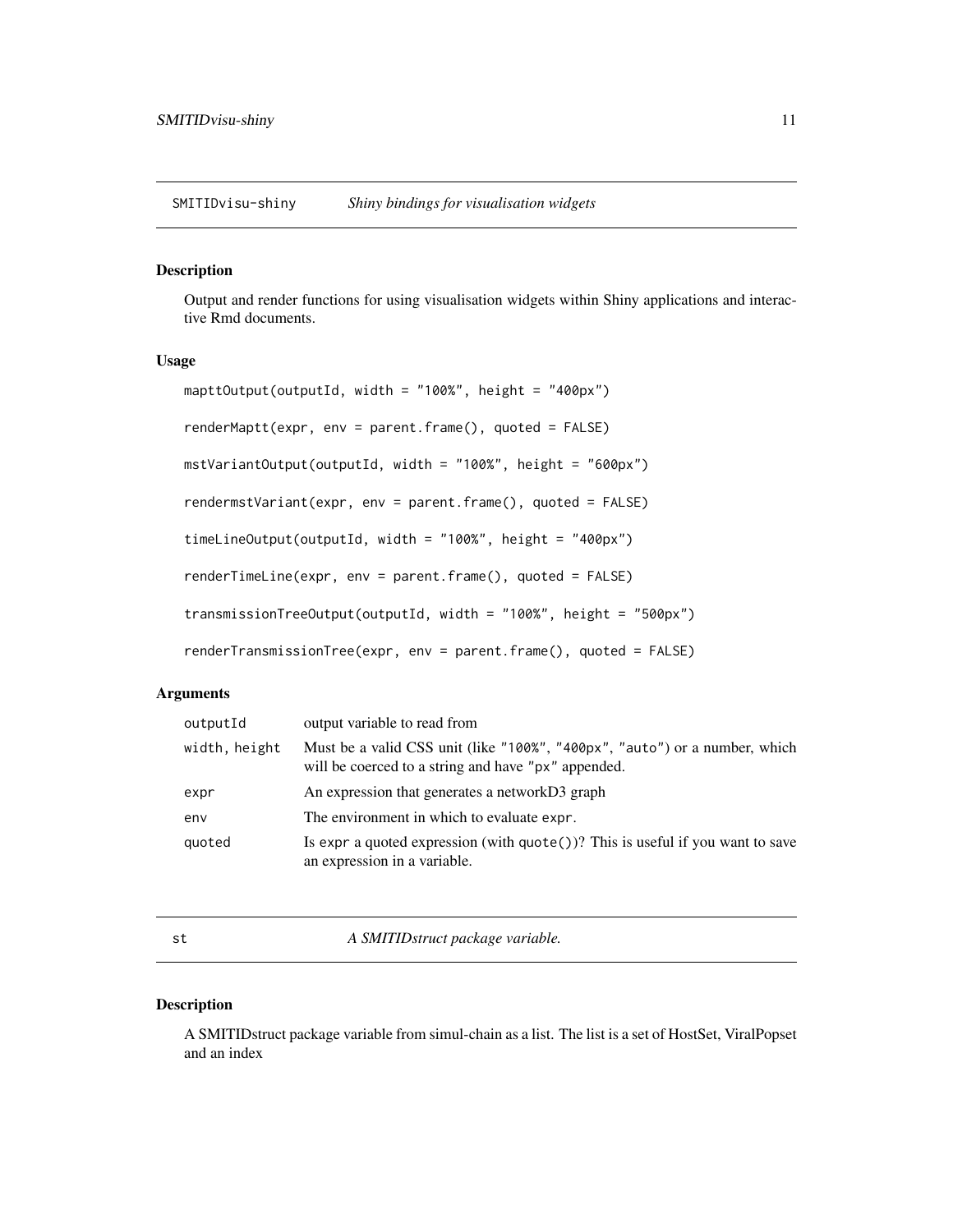#### Usage

data("st")

#### Format

The format is: List of  $3 \$  :List of  $21 \ldots$  - attr(\*, "class")= chr "HostSet"  $\$  :List of  $20 \ldots$  - attr(\*, "class")= chr "ViralPopSet" \$ :'data.frame': 79 obs. of 3 variables: ..\$ TIME : chr [1:79] "0" "0" "1.26" "1.35" ... ..\$ ID\_HOST : chr [1:79] "1" "2" "2" "2" ... ..\$ EVENTCODE: chr [1:79] "000011" "000110" "001000" "001000" ...

#### Examples

```
data(st)
## maybe str(st) ; plot(st) ...
```

| st.dist113 2 | Distance matrix of observed variants sequences of a host 113 at time |
|--------------|----------------------------------------------------------------------|
|              | 2 from simulation.                                                   |

#### Description

Levenshtein Distance matrix with rows and cols label as sequences ID.

#### Usage

data("st")

#### Format

The format is: num [1:23, 1:23] 0 1 1 1 2 1 1 1 1 2 ...

#### Examples

data(st)

<span id="page-11-0"></span>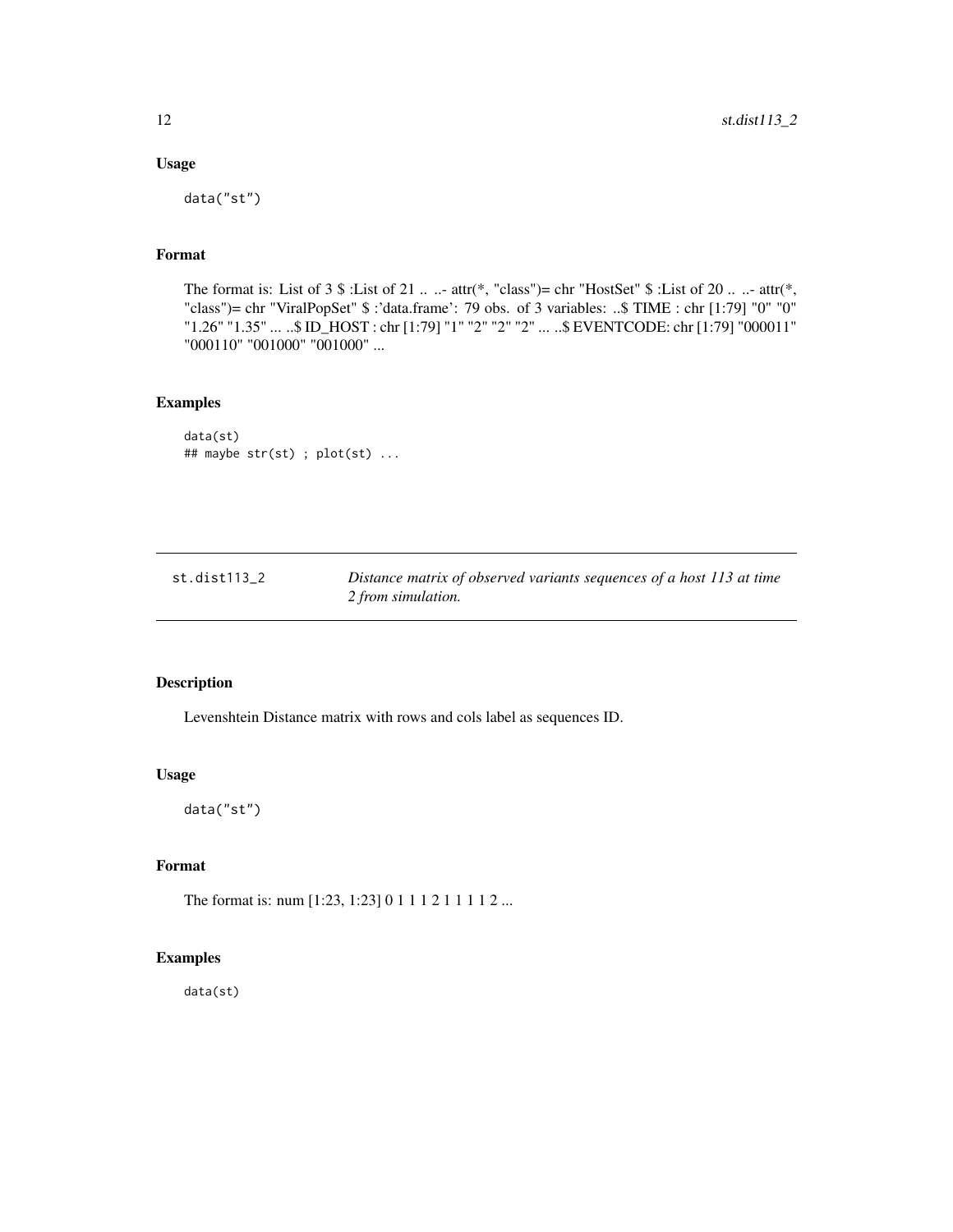<span id="page-12-0"></span>st.dist113\_all *Distance matrix of observed variants sequences of a host 113 at time 2, 3 and 4 from simulation.*

#### Description

Levenshtein Distance matrix with rows and cols label as sequences ID. Unique sequence variants observed on host 113 at time 2, 3 and 4 from a simulation.

#### Usage

data("st")

#### Format

The format is: num [1:51, 1:51] 0 1 1 1 1 1 3 1 1 1 ...

#### Examples

data(st)

st.listTimeProp113 *List of variants ID with subvector for time and value.*

#### Description

A list indexed by variants sequences ID. Each element contain a time and value vector for time of observation and proportions observed at this time.

#### Usage

data("st")

#### Examples

data(st)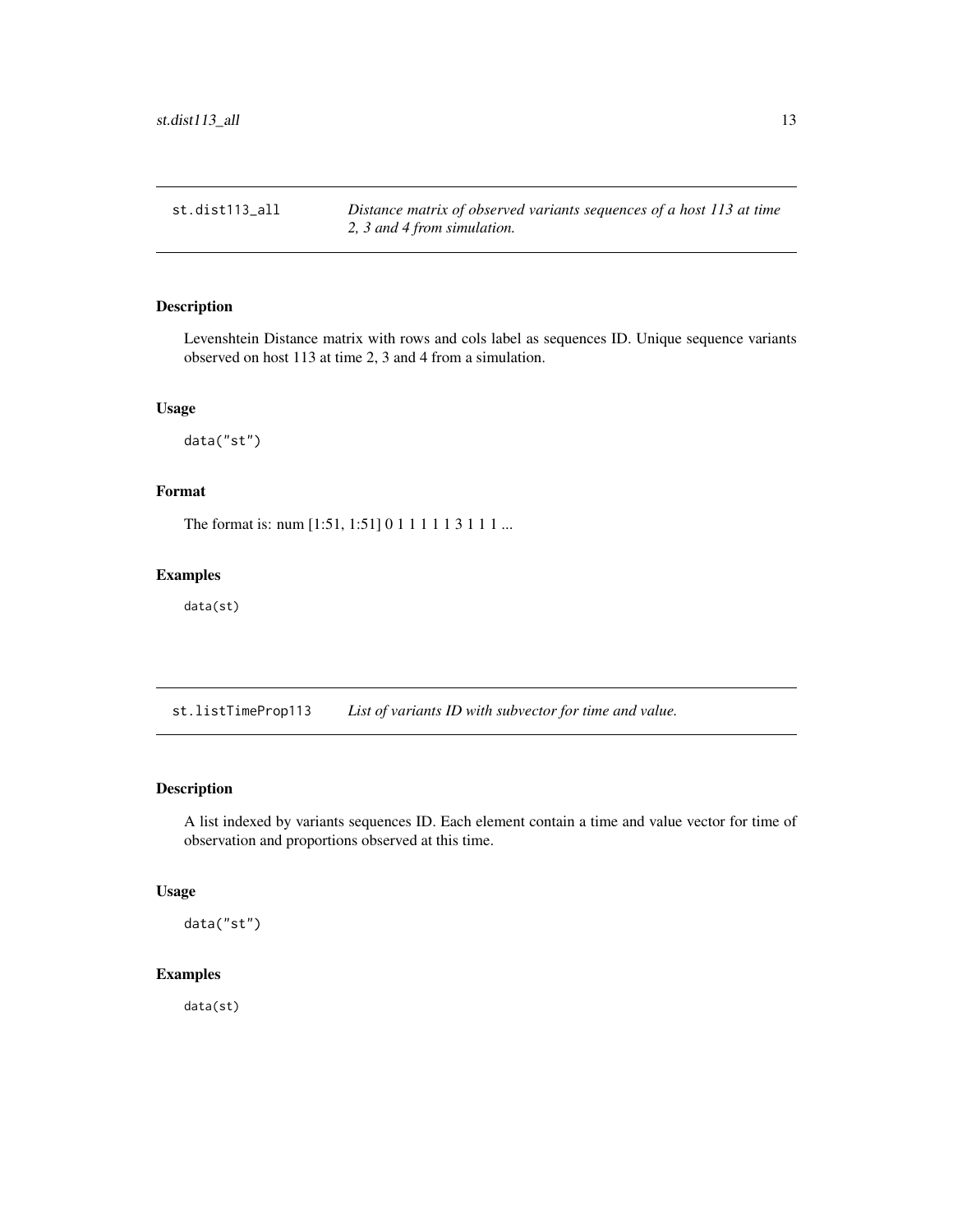<span id="page-13-0"></span>

A data.frame with label "ID", "proportion" and "count" for an host 113 at time 2 from simulation. Each row is a sequence.

#### Usage

data("st")

#### Format

A data frame with 23 observations on the following 3 variables.

ID a character vector proportion a numeric vector count a numeric vector

#### Examples

data(st)

| st.prop113_all | Variants proportions and count for an host 113 at time 2, 3 and 4 from |
|----------------|------------------------------------------------------------------------|
|                | simulation.                                                            |

#### Description

A data.frame with label "ID", "proportion" and "count" for an host 113 at time 2, 3 and 4 from simulation. Each row is a sequence.

#### Usage

data("st")

#### Format

A data frame with 51 observations on the following 3 variables.

ID a character vector proportion a numeric vector count a numeric vector

#### Examples

data(st)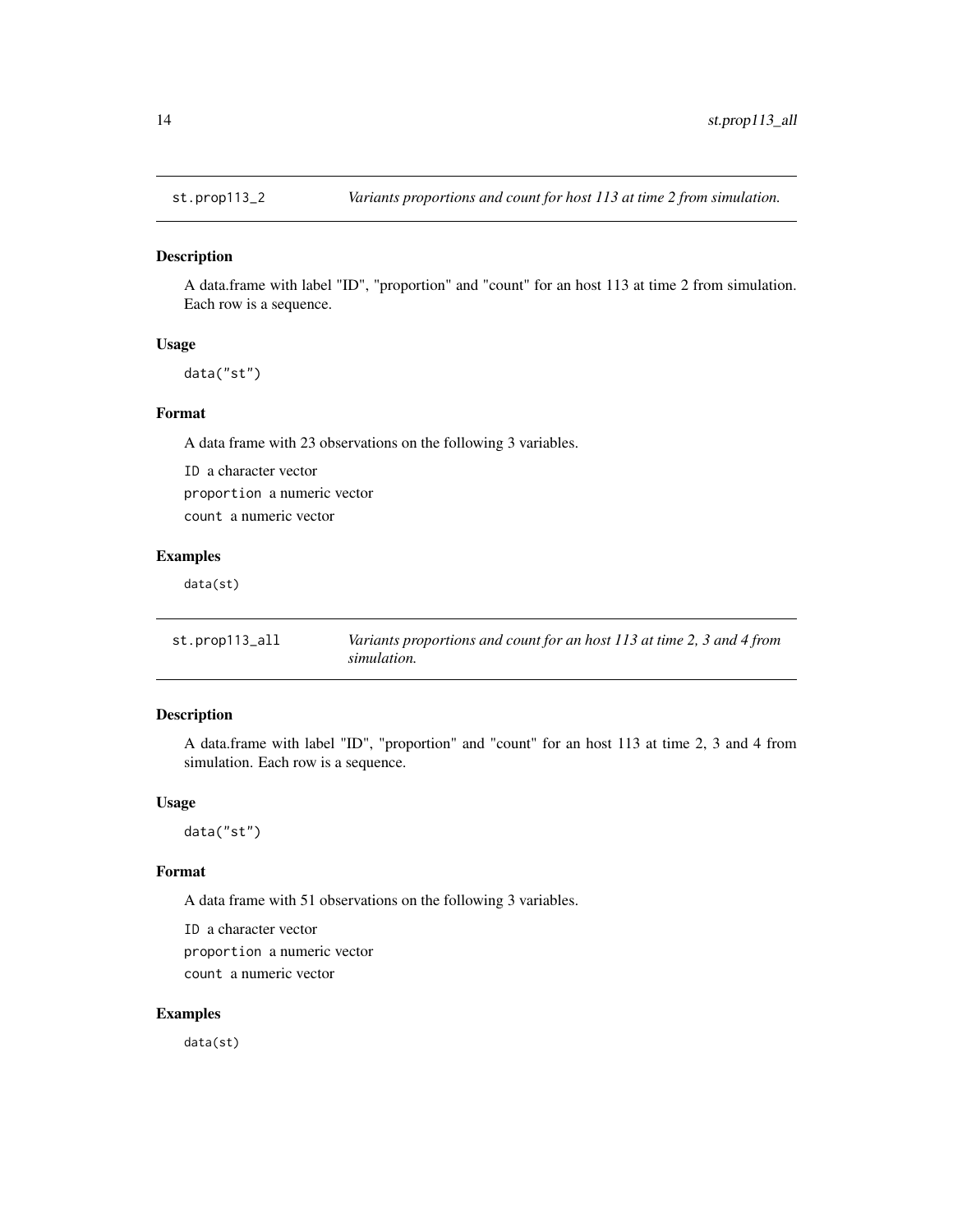<span id="page-14-1"></span><span id="page-14-0"></span>timeLine *timeLine*

#### Description

Draw a host time line. Time use timestamp or Date in ISO format.

#### Usage

```
timeLine(
  data,
  title,
  color = NULL,
  width = NULL,
  height = NULL,elementId = NULL\mathcal{L}
```
#### Arguments

| data      | a data.frame that reprensent hosts status in time with ID, status and time in<br>columns |
|-----------|------------------------------------------------------------------------------------------|
| title     | a tttle as character                                                                     |
| color     | list of color for timeline elements                                                      |
| width     | numeric width for the area in pixels.                                                    |
| height    | numeric hieght for the area in pixels.                                                   |
| elementId | the element ID where is draw                                                             |

```
library(SMITIDvisu)
data(hostline)
tl <- timeLine(hostline,
               title="Example host 113",
               color=list("infected"="red","offspring"="green",
                              "alive"="blue","inf"="orange",
                              "dead"="black","Obs"="purple"))
## Not run:
## export as standalone html file
htmlwidgets::saveWidget(tl, "timeline.html")
browseURL("timeline.html")
## End(Not run)
```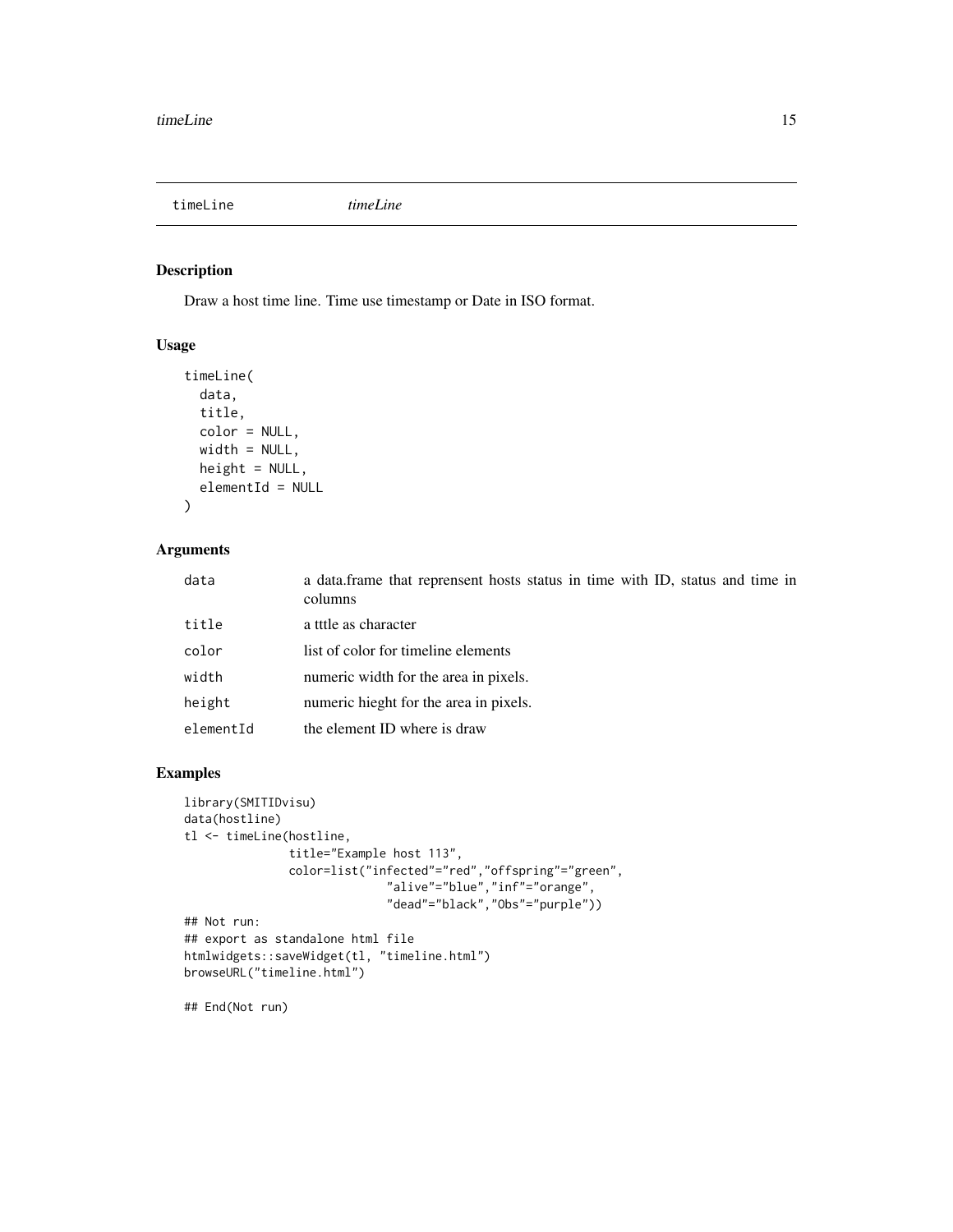<span id="page-15-0"></span>

timeLineProxy get an instance of a timeline

#### Usage

```
timeLineProxy(tlid, session = shiny::getDefaultReactiveDomain())
```
#### Arguments

| tlid    | a timeline instance id |
|---------|------------------------|
| session | shiny session          |

#### Value

an object of class timeline\_proxy

#### Examples

```
## Not run:
## server.R
## output server variable
output$timeline <- renderTimeLine({
         timeLine(data.frame(), "")
       })
## ui.R
timeLineOutput("timeline")
## server.R
tlproxy <- timeLineProxy("timeline")
## End(Not run)
```
<span id="page-15-1"></span>transmissionTree *transmissionTree*

#### Description

Draw a transmission tree over the time. Time use timestamp or Date in ISO format ("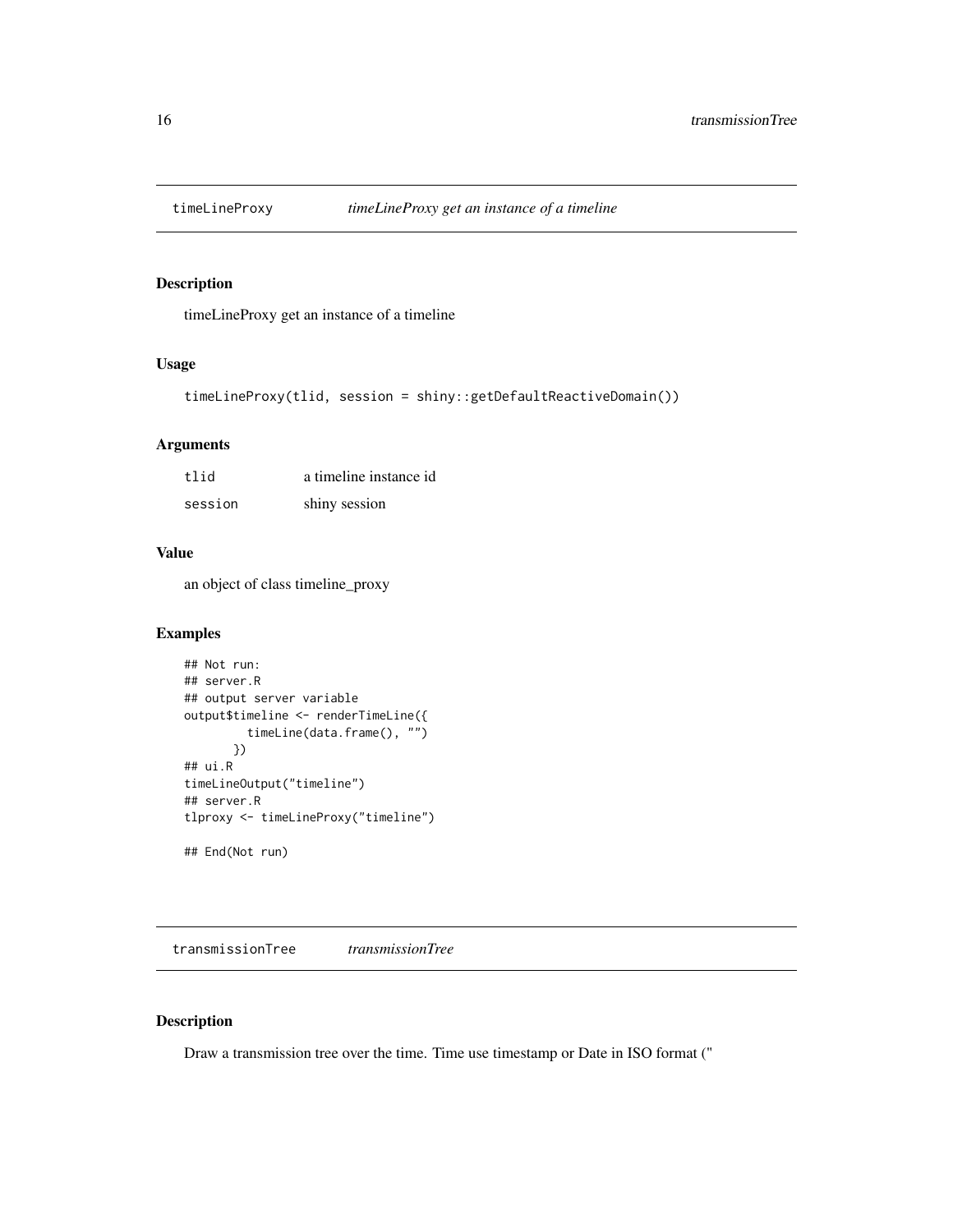#### <span id="page-16-0"></span>transmissionTreeProxy 17

#### Usage

```
transmissionTree(
 nodes,
 edges,
 nodes.color = NULL,
 width = NULL,height = NULL,elementId = NULL)
```
#### Arguments

| nodes       | a data. frame that reprensent hosts status in time with ID, status and time in<br>columns                               |
|-------------|-------------------------------------------------------------------------------------------------------------------------|
| edges       | a data frame that reprensent tramsmission link between hosts (pathogens) with<br>ID, source, target and time in columns |
| nodes.color | a list of color for nodes status "status"="color"                                                                       |
| width       | numeric width for the area in pixels.                                                                                   |
| height      | numeric hieght for the area in pixels.                                                                                  |
| elementId   | the element ID where is draw                                                                                            |

#### Examples

```
library(SMITIDvisu)
data(transmissiontree)
tt <- transmissionTree(tt.nodes,tt.edges, nodes.color = list("default"="black","Inf"="red"))
## Not run:
## export as standalone html file
htmlwidgets::saveWidget(tt, "transTree.html")
browseURL("transTree.html")
```
## End(Not run)

transmissionTreeProxy *transmissionTreeProxy*

#### Description

get transmissionTreeProxy

#### Usage

```
transmissionTreeProxy(ttid, session = shiny::getDefaultReactiveDomain())
```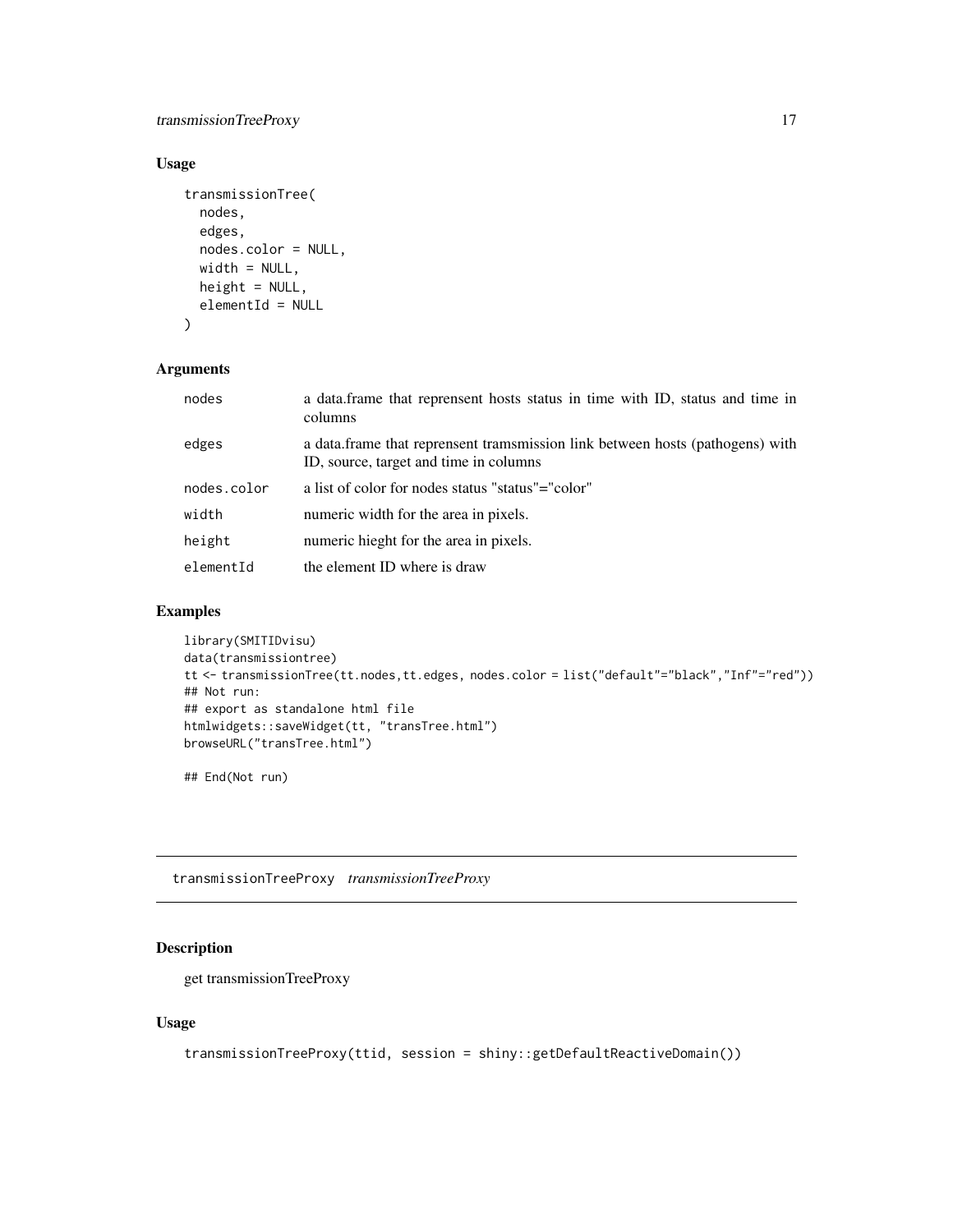<span id="page-17-0"></span>18 tt.edges to the control of the control of the control of the control of the control of the control of the control of the control of the control of the control of the control of the control of the control of the control

#### Arguments

| ttid    | widget instance identifier |
|---------|----------------------------|
| session | shiny session              |

#### Examples

```
## Not run:
library(SMITIDvisu)
## server.R
transmissionTreeProxy <- transmissionTreeProxyProxy("transmissionTreeoutput")
## End(Not run)
```
tt.edges *Pathogen link over the time*

#### Description

A data.frame of all transmission links between hosts (pathogens). Five columns ID, source, target, time and weight.

#### Usage

```
data("transmissiontree")
```
#### Format

A data frame with 13 observations on the following 5 variables.

ID a numeric vector

source a character vector

target a factor with levels 113 104 116 115 111 109 105 108 106 112

time a character vector

weight a character vector

```
data(transmissiontree)
print(tt.edges)
```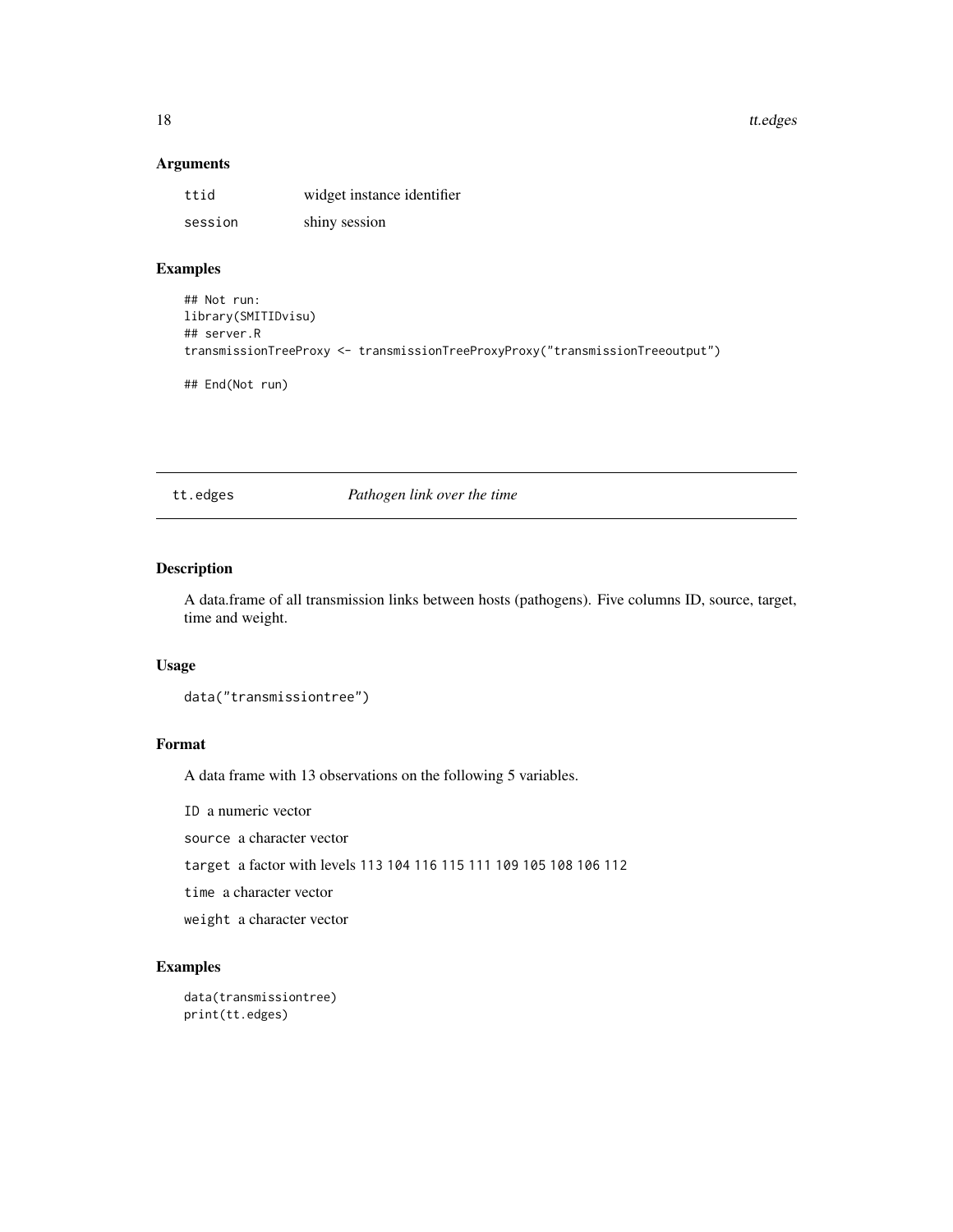<span id="page-18-0"></span>

Fake simulated data of hosts events over the time.

#### Usage

```
data("transmissiontree")
```
#### Format

A data frame with 63 observations on the following 7 variables.

id a character vector

time a character vector

status a character vector

infectedby a character vector

probabilities a character vector

X a numeric vector

Y a numeric vector

#### Examples

data(transmissiontree) print(tt.events)

tt.nodes *Host list with there status over the time.*

#### Description

a data.frame of all the hosts identify by there ID. Three colums is use ID, status and time

#### Usage

data("transmissiontree")

#### Format

A data frame with 47 observations on the following 3 variables.

ID a character vector

status a character vector

time a character vector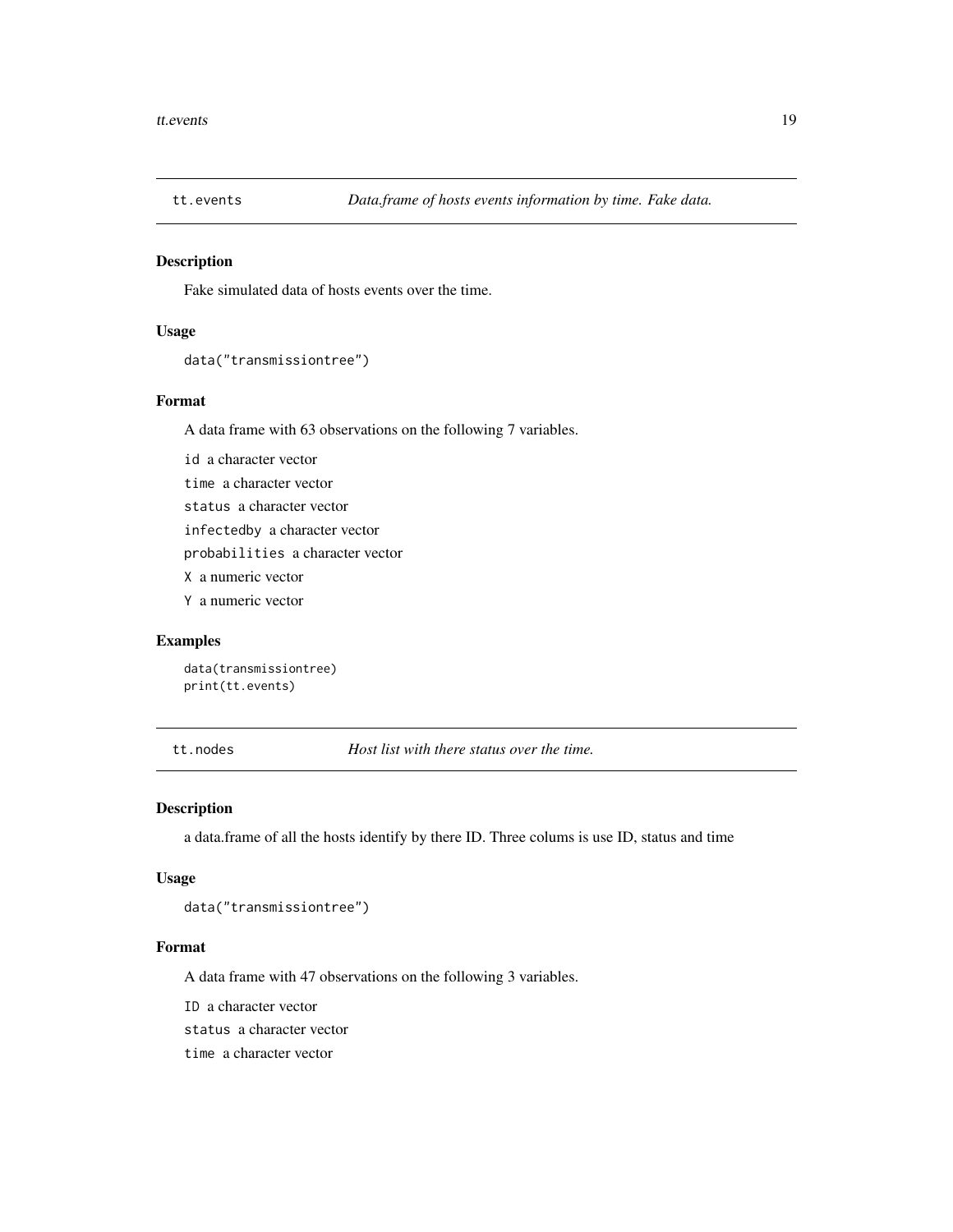#### Examples

```
data(transmissiontree)
print(tt.nodes)
```
updatemstVariant *updatemstVariant*

#### Description

update (redraw) an instance on mstVariant

#### Usage

```
updatemstVariant(mstVProxy, mat, prop, propTime = NULL)
```
#### Arguments

| mstVProxy | mst Varaint Proxy instance                   |
|-----------|----------------------------------------------|
| mat       | distance matrix                              |
| prop      | proportions data frame                       |
| propTime  | list of each variant by time and proportions |

#### See Also

[mstVariant](#page-8-1)

```
## Not run:
library(SMITIDvisu)
data(mstVariant)
## server.R
mstVaraintProxy("mstvariantoutput") %>% updatemstVariant(st.dist,st.prop)
## End(Not run)
```
<span id="page-19-0"></span>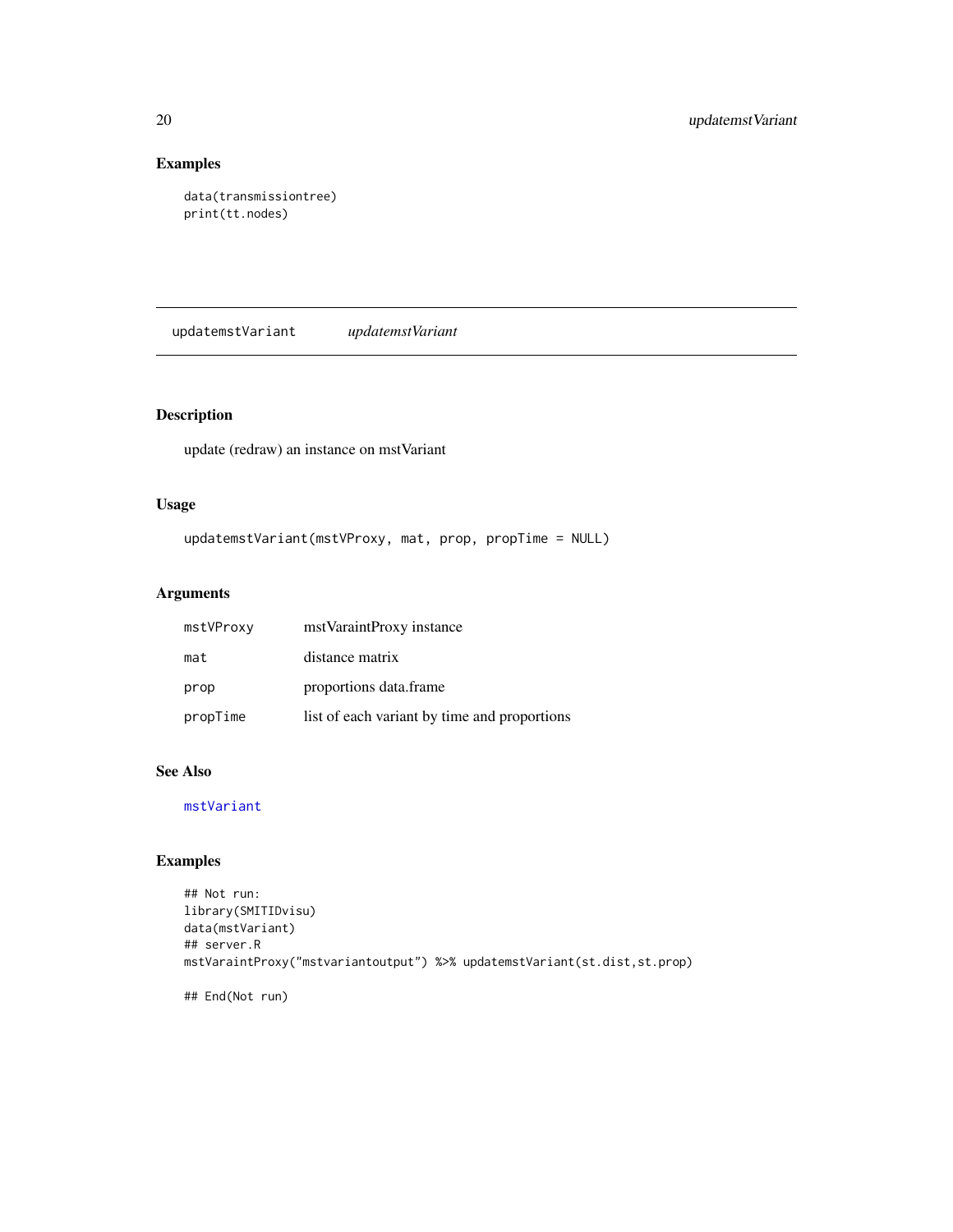<span id="page-20-0"></span>updateTimeLine *updateTimeLine*

#### Description

updateTimeLine

#### Usage

updateTimeLine(tlProxy, data, title)

#### Arguments

| tlProxy | a timeline proxy instance |
|---------|---------------------------|
| data    | new data                  |
| title   | new title                 |

#### See Also

[timeLine](#page-14-1)

#### Examples

```
## Not run:
## server.R
## output server variable
output$timeline <- renderTimeLine({
         timeLine(data.frame(), "")
       })
## ui.R
timeLineOutput("timeline")
## server.R
timeLineProxy("timeline") %>% updateTimeLine(newtimeline, "newId")
## End(Not run)
```
updateTransmissionTree

*updateTransmissionTree*

#### Description

update (redraw) an instance of a transmissionTree

#### Usage

```
updateTransmissionTree(TTProxy, nodes, edges, options = NULL)
```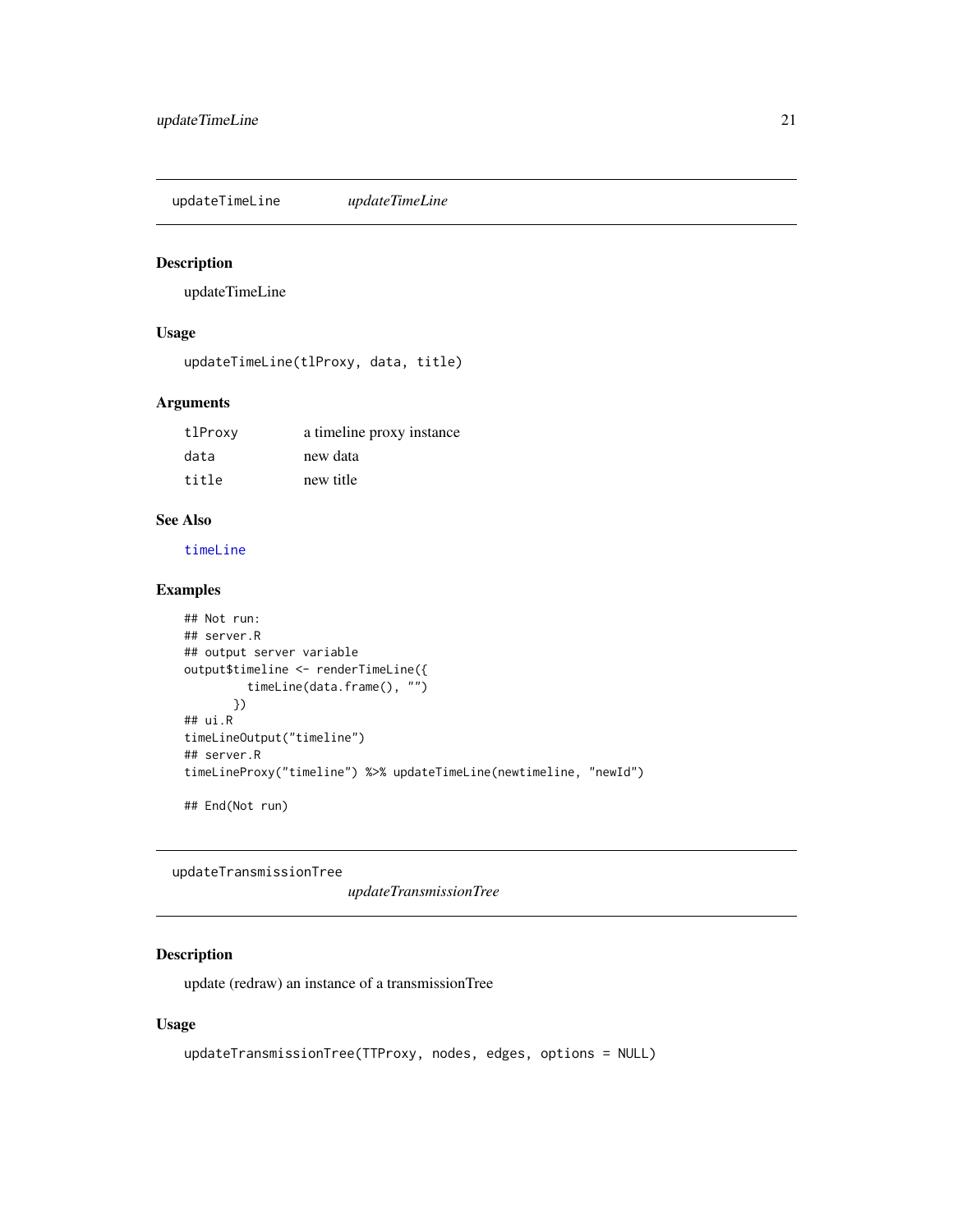#### <span id="page-21-0"></span>Arguments

| TTProxy | transmissionTreeProxy instance                                                                                                 |
|---------|--------------------------------------------------------------------------------------------------------------------------------|
| nodes   | a data. frame that represent hosts status in time with ID, status and time in<br>columns                                       |
| edges   | a data frame that represent tramsmission link between hosts (pathogens) with<br>ID, source, weight, target and time in columns |
| options | transmissionTree new options                                                                                                   |

#### See Also

[transmissionTree](#page-15-1)

#### Examples

```
## Not run:
library(SMITIDvisu)
data(transmissionTree)
## server.R
transmissionTreeProxy("transmissionTreeoutput") %>% updatetransmissionTree(tt.nodes,tt.edges)
```
## End(Not run)